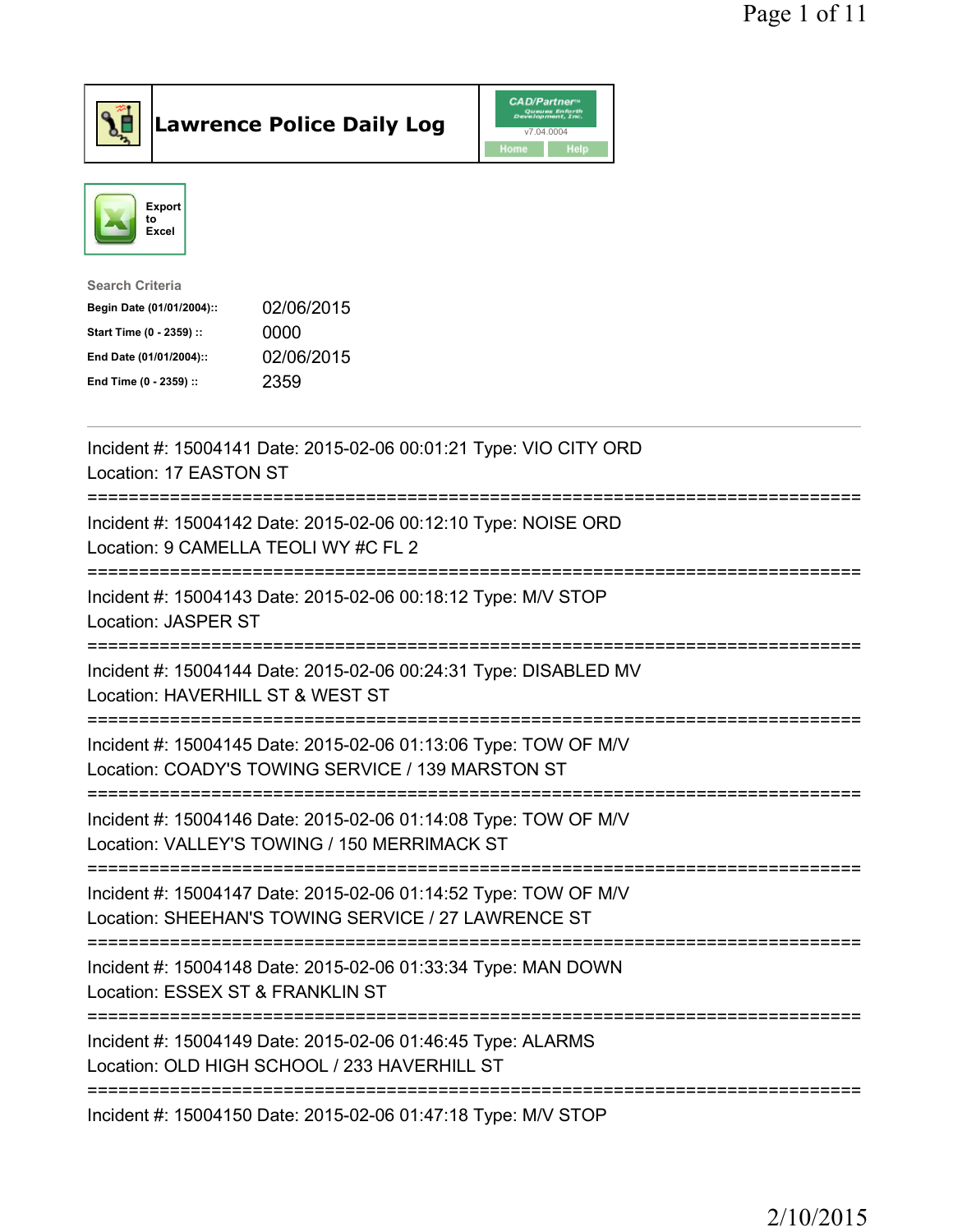Location: 475 BROADWAY =========================================================================== Incident #: 15004151 Date: 2015-02-06 01:49:12 Type: M/V STOP Location: PHILLIPS ST & SALEM ST =========================================================================== Incident #: 15004152 Date: 2015-02-06 01:54:19 Type: M/V STOP Location: CRAWFORD ST & EXETER ST =========================================================================== Incident #: 15004153 Date: 2015-02-06 01:55:23 Type: M/V STOP Location: CANAL ST & MILL ST =========================================================================== Incident #: 15004154 Date: 2015-02-06 01:57:57 Type: M/V STOP Location: CARVER ST & MERRIMACK ST =========================================================================== Incident #: 15004155 Date: 2015-02-06 02:00:02 Type: M/V STOP Location: BROADWAY & MANCHESTER ST =========================================================================== Incident #: 15004156 Date: 2015-02-06 02:01:10 Type: M/V STOP Location: BROADWAY & CANAL ST =========================================================================== Incident #: 15004157 Date: 2015-02-06 02:09:03 Type: UNWANTEDGUEST Location: 260 PARK ST =========================================================================== Incident #: 15004158 Date: 2015-02-06 02:14:46 Type: M/V STOP Location: EXCHANGE ST & PARK ST =========================================================================== Incident #: 15004160 Date: 2015-02-06 02:17:17 Type: M/V STOP Location: FITZ ST & LAWRENCE ST =========================================================================== Incident #: 15004159 Date: 2015-02-06 02:17:25 Type: M/V STOP Location: MELROSE ST & WATER ST =========================================================================== Incident #: 15004161 Date: 2015-02-06 02:22:25 Type: M/V STOP Location: FRANKLIN ST & LOWELL ST =========================================================================== Incident #: 15004162 Date: 2015-02-06 02:25:52 Type: M/V STOP Location: 300 HAMPSHIRE ST =========================================================================== Incident #: 15004163 Date: 2015-02-06 02:26:40 Type: M/V STOP Location: HAVERHILL ST & JACKSON ST =========================================================================== Incident #: 15004164 Date: 2015-02-06 02:29:44 Type: M/V STOP Location: NEWTON ST & SHATTUCK ST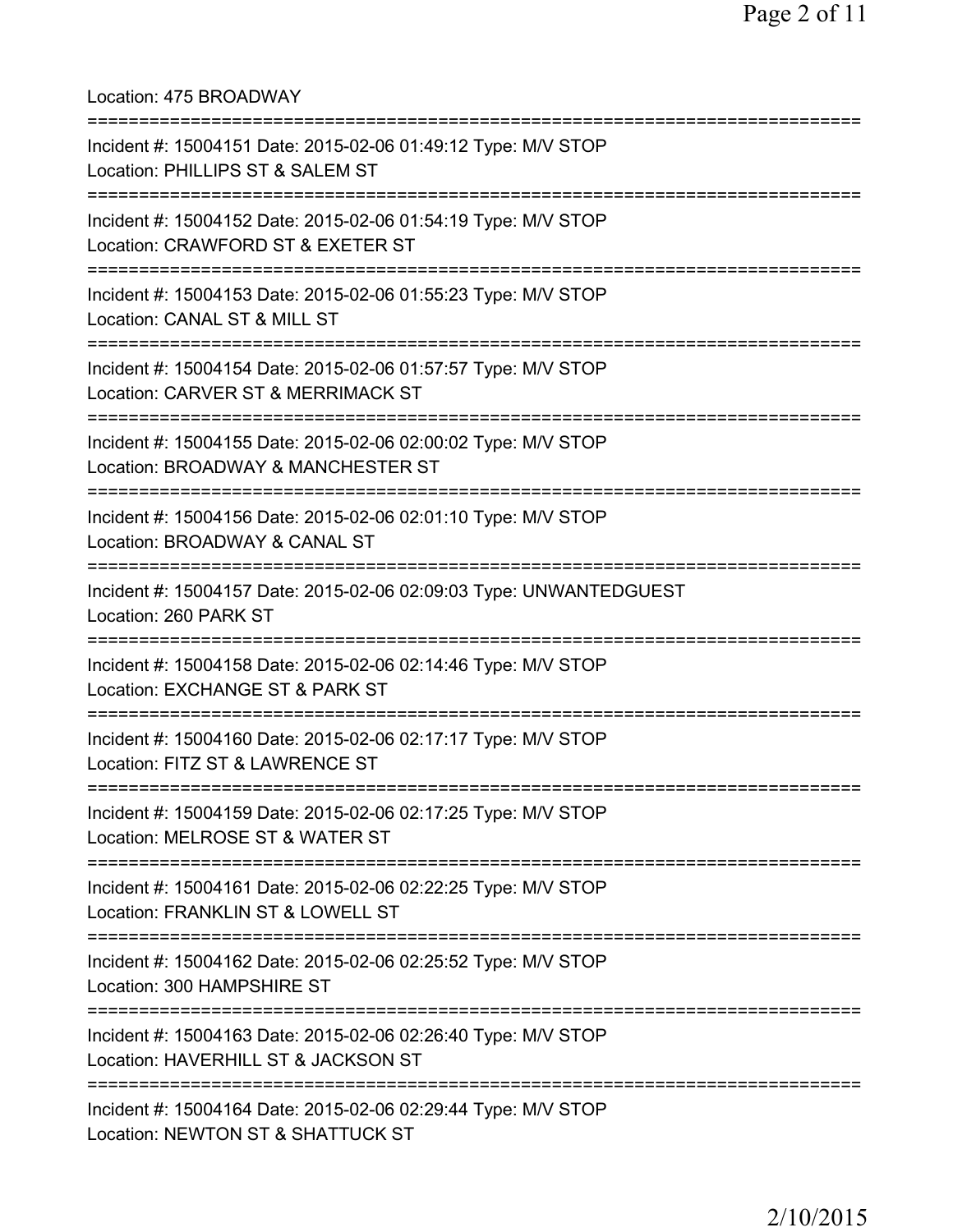| Incident #: 15004165 Date: 2015-02-06 02:31:24 Type: DISORDERLY<br>Location: VALLEY'S TOWING / 150 MERRIMACK ST                                         |
|---------------------------------------------------------------------------------------------------------------------------------------------------------|
| Incident #: 15004166 Date: 2015-02-06 02:43:10 Type: M/V STOP<br>Location: AMESBURY ST & COMMON ST                                                      |
| Incident #: 15004167 Date: 2015-02-06 03:31:28 Type: ALARMS<br>Location: PARTHUM SCHOOL / 255 E HAVERHILL ST<br>:======================                 |
| Incident #: 15004168 Date: 2015-02-06 05:19:12 Type: SUS PERS/MV<br>Location: 66 ALBION ST                                                              |
| Incident #: 15004169 Date: 2015-02-06 05:25:25 Type: ALARM/BURG<br>Location: ADTEK ELECTROPLATING / 125 GLENN ST                                        |
| Incident #: 15004170 Date: 2015-02-06 05:44:30 Type: M/V STOP<br>Location: 5 SHEPHARD ST                                                                |
| Incident #: 15004171 Date: 2015-02-06 06:23:50 Type: ALARM/BURG<br>Location: BOLE'S MEMORIAL FUNERAL HOME / 184 JACKSON ST                              |
| Incident #: 15004172 Date: 2015-02-06 06:44:02 Type: STOL/MV/PAS<br>Location: 76 MELVIN ST                                                              |
| Incident #: 15004173 Date: 2015-02-06 06:45:00 Type: AUTO ACC/NO PI<br>Location: EXCHANGE ST & MYRTLE ST                                                |
| Incident #: 15004174 Date: 2015-02-06 06:47:43 Type: A&B PAST<br>Location: 211 E HAVERHILL ST                                                           |
| Incident #: 15004175 Date: 2015-02-06 06:48:04 Type: MV/BLOCKING<br>Location: 316 LAWRENCE ST                                                           |
| Incident #: 15004176 Date: 2015-02-06 07:08:24 Type: MV/BLOCKING<br>Location: BELLESINI ACADEMY / 94 BRADFORD ST<br>=================================== |
| Incident #: 15004177 Date: 2015-02-06 07:31:45 Type: MV/BLOCKING<br>Location: 316 LAWRENCE ST                                                           |
| Incident #: 15004178 Date: 2015-02-06 07:52:14 Type: HIT & RUN M/V<br>Location: MARGIN ST & BUTLER ST                                                   |
|                                                                                                                                                         |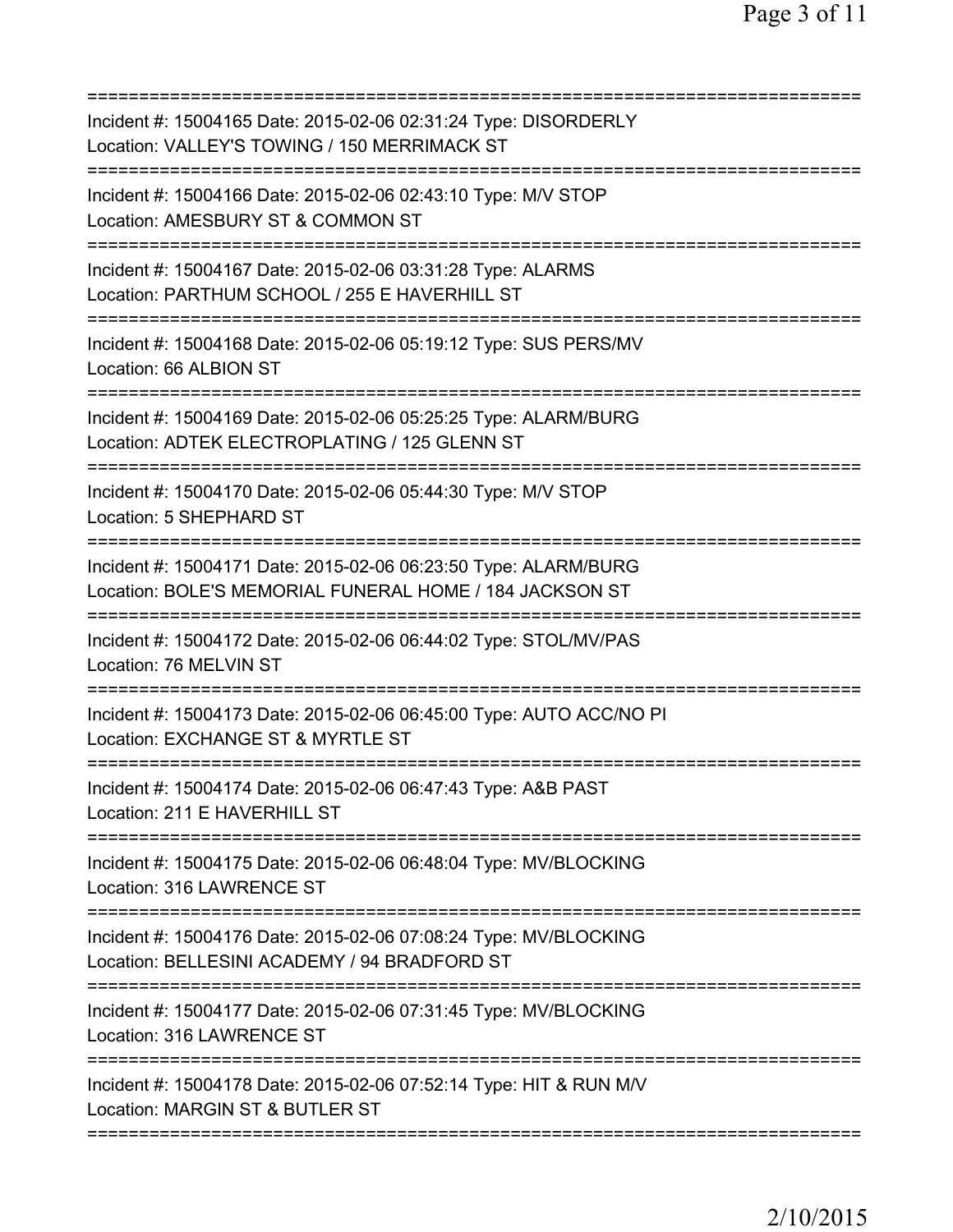Page 4 of 11

Incident #: 15004179 Date: 2015-02-06 08:08:32 Type: M/V STOP Location: COMMON ST & LAWRENCE ST =========================================================================== Incident #: 15004180 Date: 2015-02-06 08:13:26 Type: AUTO ACC/UNK PI Location: ESSEX ST & MARGIN ST =========================================================================== Incident #: 15004181 Date: 2015-02-06 08:15:26 Type: AUTO ACC/UNK PI Location: FRANKLIN ST & METHUEN ST =========================================================================== Incident #: 15004182 Date: 2015-02-06 08:31:08 Type: A&B D/W PAST Location: 12 WOODLAND ST =========================================================================== Incident #: 15004183 Date: 2015-02-06 08:52:29 Type: DISTURBANCE Location: MCDONALDS / 50 BROADWAY =========================================================================== Incident #: 15004185 Date: 2015-02-06 08:58:11 Type: AUTO ACC/NO PI Location: 18 CEDAR ST =========================================================================== Incident #: 15004184 Date: 2015-02-06 08:58:22 Type: SUS PERS/MV Location: 18 ORCHARD ST =========================================================================== Incident #: 15004186 Date: 2015-02-06 09:13:32 Type: HIT & RUN M/V Location: 53 DRACUT ST =========================================================================== Incident #: 15004187 Date: 2015-02-06 09:34:10 Type: AUTO ACC/NO PI Location: ESSEX ST & MARGIN ST =========================================================================== Incident #: 15004188 Date: 2015-02-06 09:38:11 Type: ALARM/BURG Location: ATRACTIVA BOUTIQUE / 83 ESSEX ST =========================================================================== Incident #: 15004189 Date: 2015-02-06 09:45:54 Type: DISABLED MV Location: 249 BROADWAY =========================================================================== Incident #: 15004190 Date: 2015-02-06 09:54:50 Type: DETAIL Location: PARKER ST =========================================================================== Incident #: 15004191 Date: 2015-02-06 09:55:42 Type: AUTO ACC/NO PI Location: 92 MARKET ST =========================================================================== Incident #: 15004192 Date: 2015-02-06 09:57:30 Type: DETAIL Location: CHELMSFORD ST =========================================================================== Incident #: 15004193 Date: 2015-02-06 09:57:44 Type: HIT & RUN M/V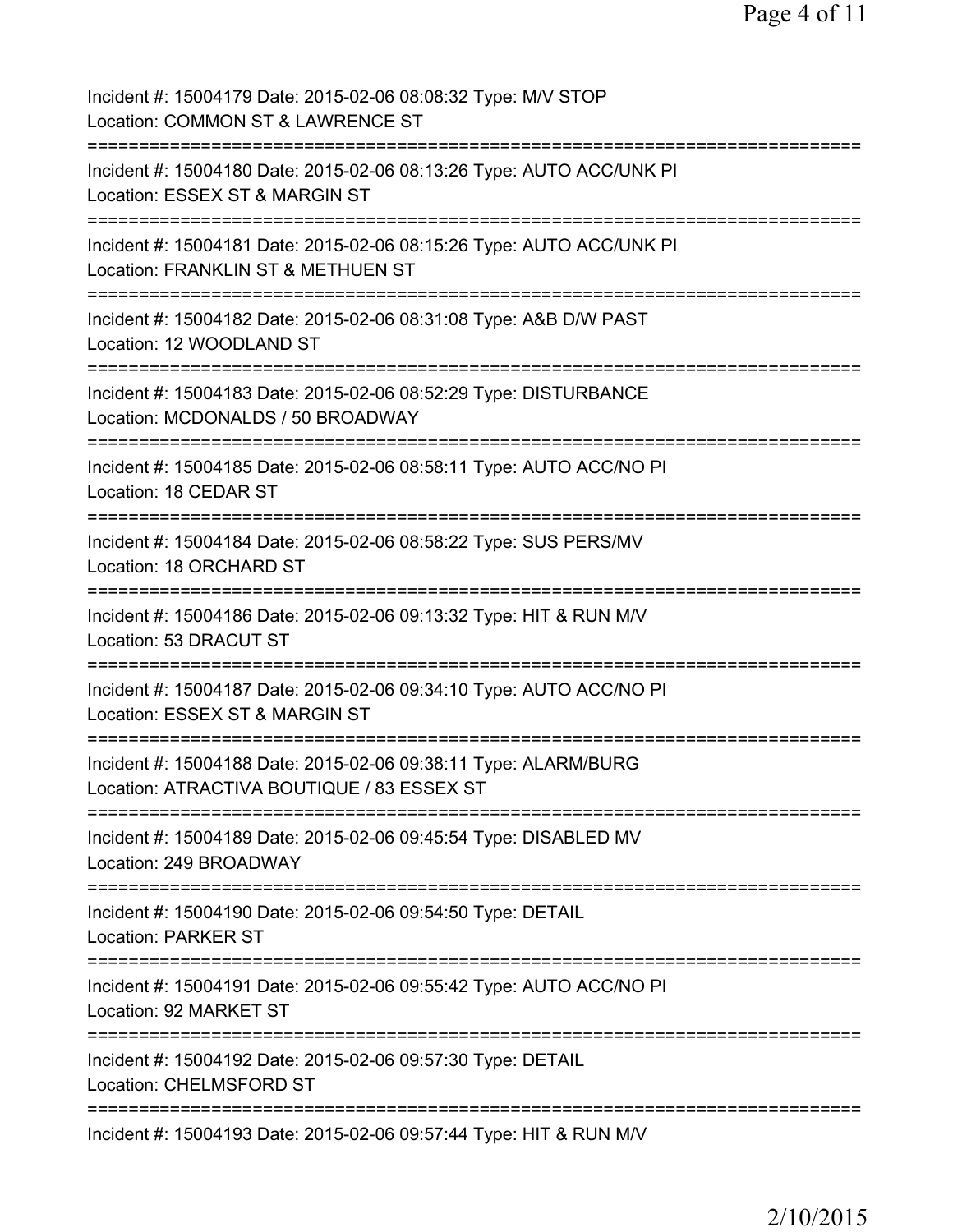Location: WALGREENS / 220 S BROADWAY =========================================================================== Incident #: 15004194 Date: 2015-02-06 10:05:07 Type: AUTO ACC/NO PI Location: 15 APPLETON ST =========================================================================== Incident #: 15004195 Date: 2015-02-06 10:08:03 Type: TOW OF M/V Location: 70 BUTLER ST =========================================================================== Incident #: 15004196 Date: 2015-02-06 10:08:54 Type: MEDIC SUPPORT Location: 59 TREMONT ST #310 FL 3 =========================================================================== Incident #: 15004197 Date: 2015-02-06 10:13:05 Type: LARCENY/PAST Location: 30 GREENFIELD ST =========================================================================== Incident #: 15004198 Date: 2015-02-06 10:26:36 Type: HIT & RUN M/V Location: 48 STORROW ST =========================================================================== Incident #: 15004199 Date: 2015-02-06 10:28:53 Type: UNATENEDCHILD Location: 59 BROOKFIELD ST FL 3 =========================================================================== Incident #: 15004200 Date: 2015-02-06 10:43:57 Type: M/V STOP Location: HAMPSHIRE ST & LOWELL ST =========================================================================== Incident #: 15004201 Date: 2015-02-06 10:45:06 Type: STOL/MV/PAS Location: 60 COLUMBUS AV =========================================================================== Incident #: 15004202 Date: 2015-02-06 10:57:14 Type: STOL/MV/PAS Location: 130 GARDEN ST =========================================================================== Incident #: 15004203 Date: 2015-02-06 11:18:42 Type: A&B PAST Location: 439 S UNION ST #206 =========================================================================== Incident #: 15004204 Date: 2015-02-06 11:32:59 Type: TOW/REC/STOL Location: OXFORD ST =========================================================================== Incident #: 15004205 Date: 2015-02-06 11:54:23 Type: LARCENY/PAST Location: 5D FARNHAM ST =========================================================================== Incident #: 15004206 Date: 2015-02-06 11:58:24 Type: M/V STOP Location: MARKET ST & PARKER ST =========================================================================== Incident #: 15004207 Date: 2015-02-06 12:08:13 Type: M/V STOP Location: BROADWAY & LOWELL ST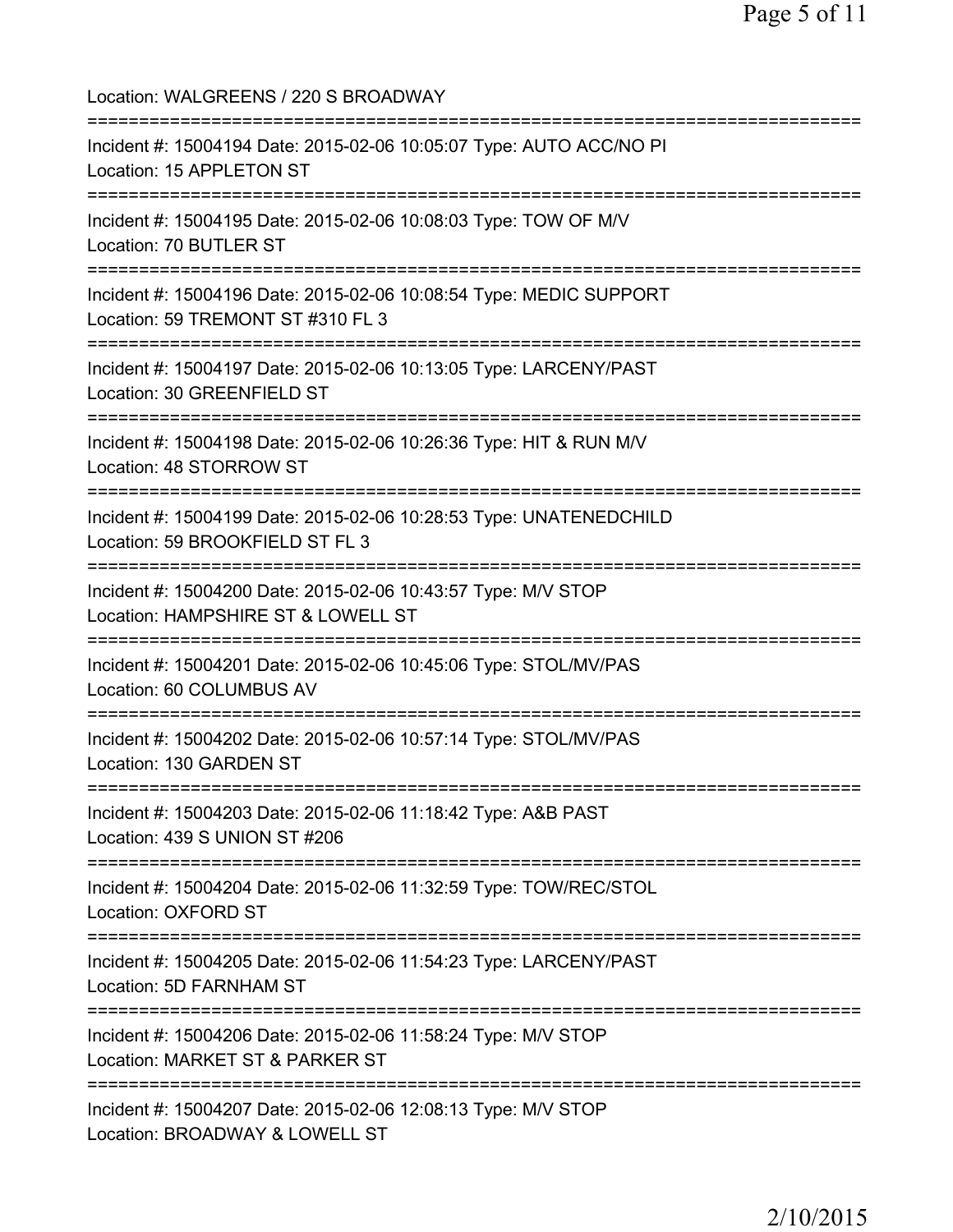| Incident #: 15004208 Date: 2015-02-06 12:18:21 Type: ABAND MV<br>Location: MCFARLIN CT & WATER ST<br>======================<br>:==========                          |
|---------------------------------------------------------------------------------------------------------------------------------------------------------------------|
| Incident #: 15004209 Date: 2015-02-06 12:43:21 Type: LOST PROPERTY<br>Location: 73 WINTHROP AV                                                                      |
| Incident #: 15004210 Date: 2015-02-06 12:52:28 Type: AUTO ACC/PI<br>Location: FALLS BRIDGE / null                                                                   |
| Incident #: 15004211 Date: 2015-02-06 12:56:19 Type: AUTO ACC/NO PI<br>Location: COMMON ST & NEWBURY ST                                                             |
| Incident #: 15004212 Date: 2015-02-06 13:00:10 Type: TRANSPORT<br>Location: 205 BROADWAY                                                                            |
| Incident #: 15004213 Date: 2015-02-06 13:01:00 Type: STOL/MV/PAS<br>Location: 78 DORCHESTER ST                                                                      |
| Incident #: 15004214 Date: 2015-02-06 13:11:47 Type: ALARM OF FIRE<br>Location: AMESBURY ST & COMMON ST<br>=================================<br>------------------- |
| Incident #: 15004215 Date: 2015-02-06 13:20:11 Type: INVESTIGATION<br>Location: 90 LOWELL ST                                                                        |
| Incident #: 15004216 Date: 2015-02-06 13:35:04 Type: INVESTIGATION<br>Location: 90 LOWELL ST                                                                        |
| Incident #: 15004217 Date: 2015-02-06 13:40:59 Type: M/V STOP<br>Location: ANDOVER ST & S BROADWAY                                                                  |
| Incident #: 15004218 Date: 2015-02-06 14:05:26 Type: B&E/PAST<br>Location: 177 BAILEY ST                                                                            |
| Incident #: 15004219 Date: 2015-02-06 14:12:44 Type: AUTO ACC/NO PI<br>Location: 45 TENNEY ST                                                                       |
| Incident #: 15004220 Date: 2015-02-06 14:13:45 Type: TOW OF M/V<br>Location: HAMPSHIRE ST & HAVERHILL ST                                                            |
| Incident #: 15004221 Date: 2015-02-06 14:26:01 Type: 209A/SERVE<br>Location: 280 BROADWAY #2                                                                        |
|                                                                                                                                                                     |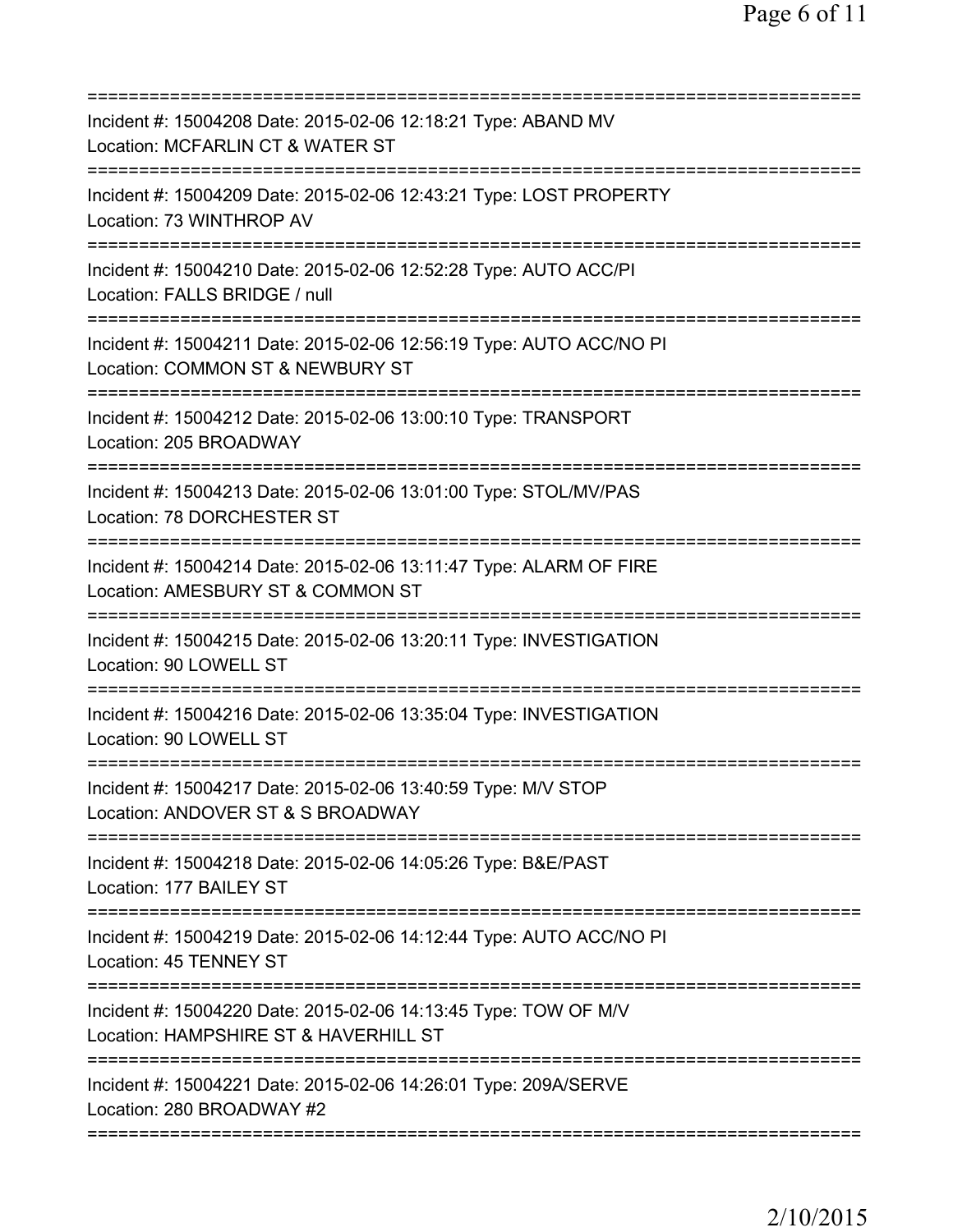Page 7 of 11

| Incident #: 15004222 Date: 2015-02-06 14:32:15 Type: AUTO ACC/UNK PI<br>Location: BROADWAY & CROSS ST                         |
|-------------------------------------------------------------------------------------------------------------------------------|
| Incident #: 15004223 Date: 2015-02-06 14:47:27 Type: AUTO ACC/NO PI<br>Location: 11 MEDFORD ST                                |
| Incident #: 15004224 Date: 2015-02-06 14:57:41 Type: UNWANTEDGUEST<br>Location: 102 CHESTER ST FL 1                           |
| Incident #: 15004225 Date: 2015-02-06 15:00:12 Type: MEDIC SUPPORT<br>Location: 12 TOWER HILL ST                              |
| Incident #: 15004226 Date: 2015-02-06 15:03:56 Type: MV/BLOCKING<br>Location: CENTRAL CATHOLIC HIGH SCHOOL / 300 HAMPSHIRE ST |
| Incident #: 15004227 Date: 2015-02-06 15:07:27 Type: M/V STOP<br>Location: 141 S. UNION                                       |
| Incident #: 15004228 Date: 2015-02-06 15:20:18 Type: ANIMAL COMPL<br>Location: 280 MERRIMACK ST<br>================           |
| Incident #: 15004229 Date: 2015-02-06 15:31:53 Type: ALARM/BURG<br>Location: BRODIE INDUSTRIAL TRUCKS / 10 BALLARD RD         |
| Incident #: 15004230 Date: 2015-02-06 15:33:03 Type: UNWANTEDGUEST<br>Location: 135 BROADWAY                                  |
| Incident #: 15004231 Date: 2015-02-06 15:37:14 Type: INVESTIGATION<br>Location: 2 APPLETON ST                                 |
| Incident #: 15004232 Date: 2015-02-06 15:39:55 Type: CONFIS PROP<br>Location: BROADWAY LIQUORS / 434 BROADWAY                 |
| Incident #: 15004233 Date: 2015-02-06 15:50:56 Type: LIC PLATE STO<br>Location: 280 MERRIMACK ST                              |
| Incident #: 15004234 Date: 2015-02-06 15:55:07 Type: MV/BLOCKING<br>Location: 171 ABBOTT ST                                   |
| Incident #: 15004235 Date: 2015-02-06 16:01:20 Type: HIT & RUN M/V<br>Location: JACKSON ST & OAK ST                           |
| Incident #: 15004236 Date: 2015-02-06 16:03:08 Type: HIT & RUN M/V                                                            |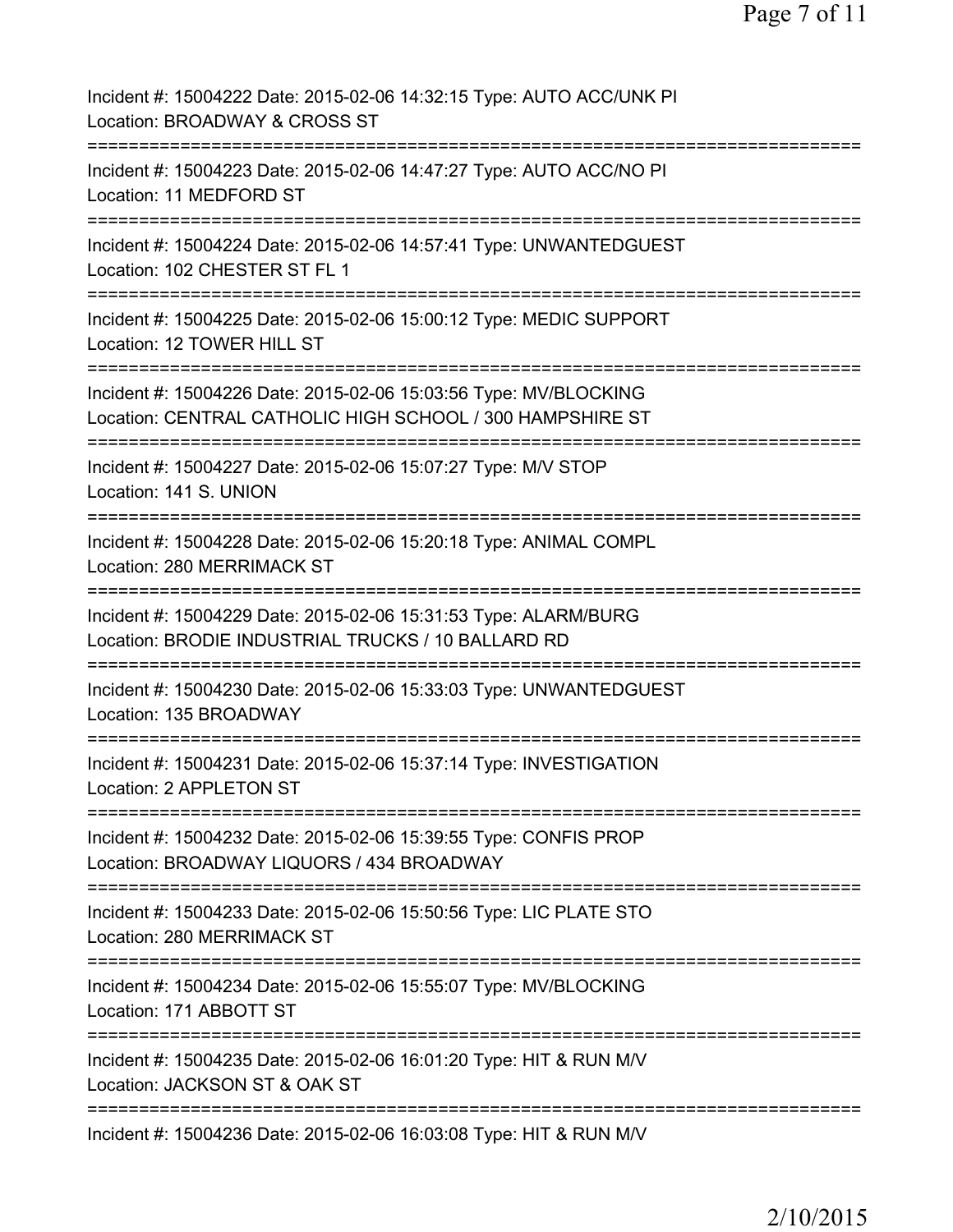Location: 6 CHICKERING ST =========================================================================== Incident #: 15004237 Date: 2015-02-06 16:10:07 Type: AUTO ACC/NO PI Location: MELVIN ST & WINTER ST =========================================================================== Incident #: 15004238 Date: 2015-02-06 16:36:14 Type: MAL DAMAGE Location: 24 WINTHROP AV =========================================================================== Incident #: 15004239 Date: 2015-02-06 16:46:06 Type: AUTO ACC/UNK PI Location: MANCHESTER ST & WEST ST =========================================================================== Incident #: 15004240 Date: 2015-02-06 16:49:40 Type: ALARM/BURG Location: 655 HAVERHILL ST =========================================================================== Incident #: 15004241 Date: 2015-02-06 16:54:31 Type: AUTO ACC/NO PI Location: 93 RAILROAD ST =========================================================================== Incident #: 15004242 Date: 2015-02-06 17:11:14 Type: MV/BLOCKING Location: 81 TREMONT ST =========================================================================== Incident #: 15004243 Date: 2015-02-06 17:26:22 Type: HIT & RUN M/V Location: MERRIMACK ST =========================================================================== Incident #: 15004244 Date: 2015-02-06 17:39:51 Type: INVEST CONT Location: SEVEN ELEVEN / 370 BROADWAY =========================================================================== Incident #: 15004245 Date: 2015-02-06 17:39:52 Type: HIT & RUN M/V Location: HAFFNERS GAS STATION / 469 HAVERHILL ST =========================================================================== Incident #: 15004246 Date: 2015-02-06 18:01:21 Type: 209A/SERVE Location: 34 WILLIAM ST =========================================================================== Incident #: 15004247 Date: 2015-02-06 18:01:52 Type: ALARM/BURG Location: RESDIENTIAL; EVELYN & JUAN SANDOVAL / 94 SALEM ST =========================================================================== Incident #: 15004248 Date: 2015-02-06 18:08:59 Type: WIRE DOWN Location: 29 BOEHM ST =========================================================================== Incident #: 15004249 Date: 2015-02-06 18:17:49 Type: ALARMS Location: COMMUNITY DAY CHARTER SCHOOL / 73 PROSPECT ST =========================================================================== Incident #: 15004250 Date: 2015-02-06 18:23:17 Type: ALARMS Location: COMMUNITY DAY CHARTER SCHOOL / 73 PROSPECT ST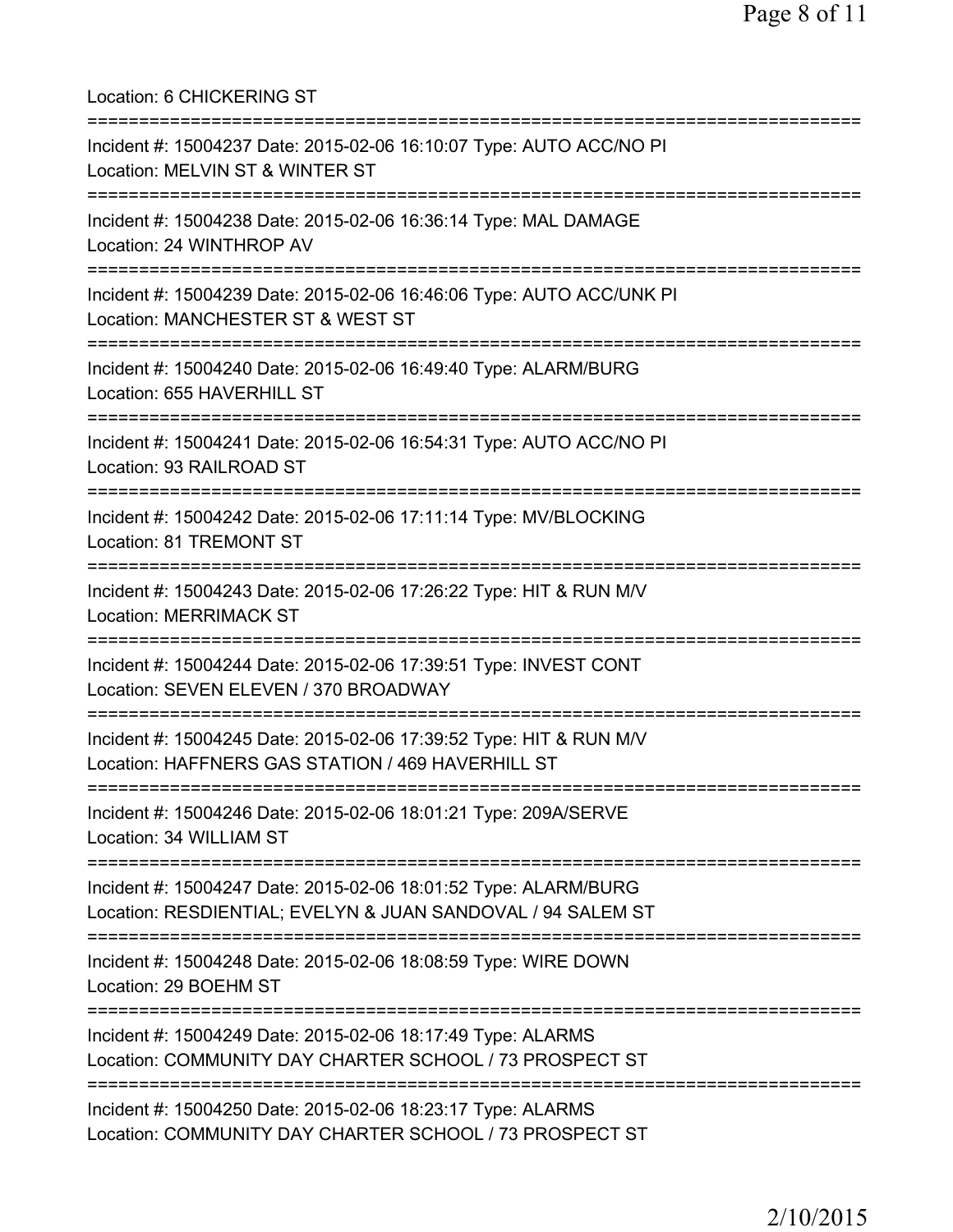| Incident #: 15004251 Date: 2015-02-06 18:24:43 Type: TRESPASSING<br>Location: 383 HAVERHILL ST #31 FL 3                           |
|-----------------------------------------------------------------------------------------------------------------------------------|
| Incident #: 15004253 Date: 2015-02-06 18:27:07 Type: 209A/VIOLATION<br>Location: 280 MERRIMACK ST                                 |
| Incident #: 15004252 Date: 2015-02-06 18:35:39 Type: M/V STOP<br>Location: SHOWCASE CINEMA / 141 WINTHROP AV                      |
| Incident #: 15004254 Date: 2015-02-06 18:37:44 Type: ALARM/BURG<br>Location: RESD; VICTORIA MULLET / 159 OLIVE AV                 |
| Incident #: 15004255 Date: 2015-02-06 18:39:01 Type: WARRANT SERVE<br>Location: 171 HIGH ST                                       |
| Incident #: 15004256 Date: 2015-02-06 18:39:52 Type: M/V STOP<br>Location: MR TUX / 59 MERRIMACK ST                               |
| Incident #: 15004257 Date: 2015-02-06 18:41:57 Type: ALARM/BURG<br>Location: LAWRENCE TRANSIT CENTER / 295 COMMON ST              |
| Incident #: 15004258 Date: 2015-02-06 18:48:34 Type: LOST PROPERTY<br>Location: 101 AMESBURY ST<br>===========                    |
| Incident #: 15004259 Date: 2015-02-06 18:49:42 Type: M/V STOP<br>Location: ESSEX ST & JACKSON ST                                  |
| Incident #: 15004260 Date: 2015-02-06 18:55:11 Type: LOST PROPERTY<br>Location: LAWRENCE ST & PARK ST                             |
| Incident #: 15004261 Date: 2015-02-06 19:02:20 Type: ALARM/BURG<br>Location: LAWRENCE STAFFING SERVICES / 65 MERRIMACK ST #UNIT 1 |
| Incident #: 15004262 Date: 2015-02-06 19:04:12 Type: DISABLED MV<br>Location: DUCK BRIDGE / 0 ISLAND ST                           |
| Incident #: 15004263 Date: 2015-02-06 19:38:37 Type: M/V STOP<br>Location: COLUMBIA GAS / 55 MARSTON ST                           |
| Incident #: 15004264 Date: 2015-02-06 19:45:44 Type: UNWANTEDGUEST<br>Location: 26 E LAUREL ST                                    |
|                                                                                                                                   |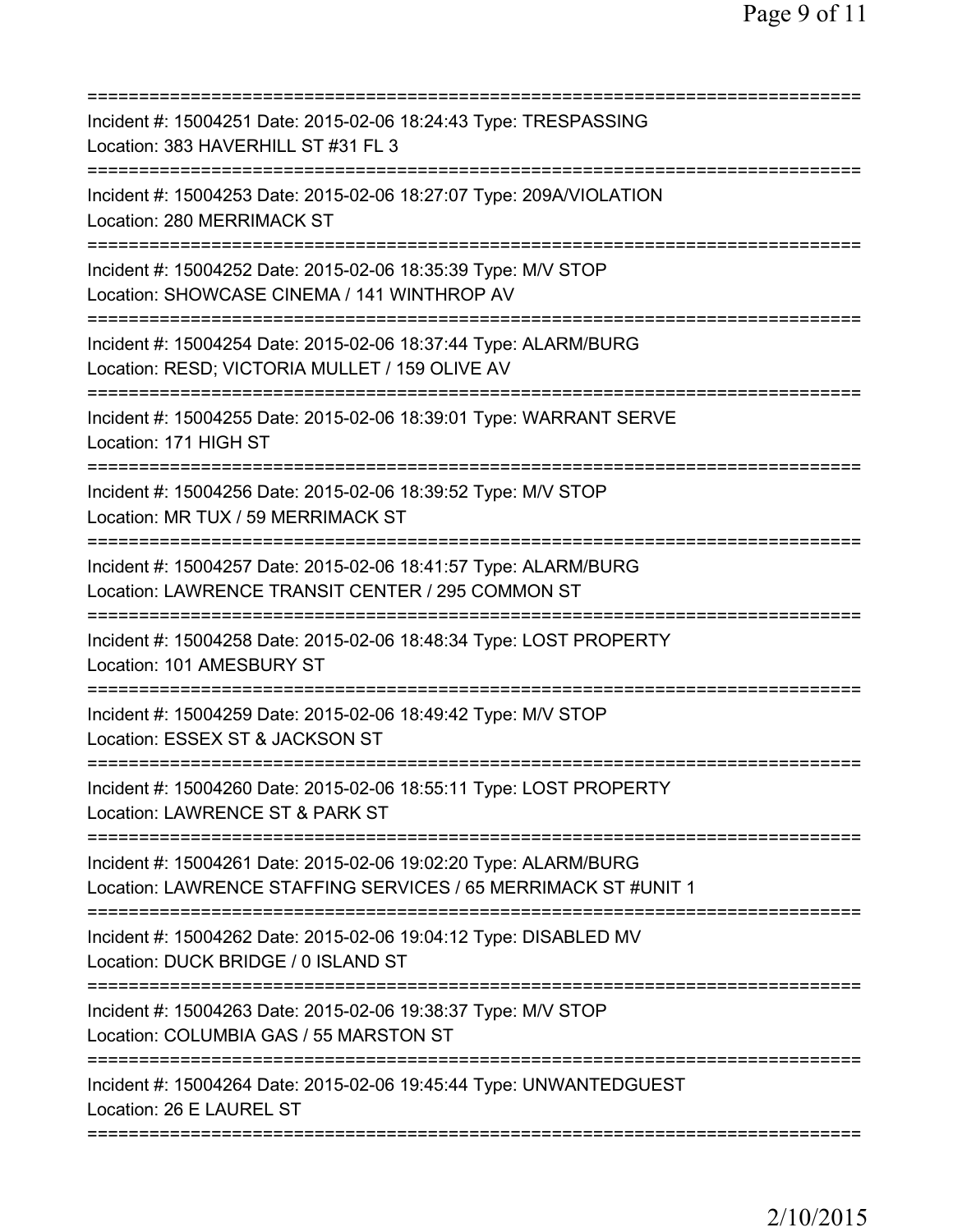Incident #: 15004265 Date: 2015-02-06 19:46:38 Type: FIGHT Location: NUEVA VIDA INC, CASA / 133 ESSEX ST =========================================================================== Incident #: 15004266 Date: 2015-02-06 20:07:01 Type: NOISE ORD Location: BARBER SHOP / 658 HAVERHILL ST =========================================================================== Incident #: 15004267 Date: 2015-02-06 20:11:28 Type: ALARM/BURG Location: J&J NAILS / 160 WINTHROP AV =========================================================================== Incident #: 15004268 Date: 2015-02-06 20:19:43 Type: M/V STOP Location: 2 MUSEUM SQ =========================================================================== Incident #: 15004270 Date: 2015-02-06 20:20:17 Type: THREATS Location: ESSEX TOWERS / 18 FRANKLIN ST #405 FL 4 =========================================================================== Incident #: 15004269 Date: 2015-02-06 20:21:12 Type: DISTURBANCE Location: 39 PEARL ST =========================================================================== Incident #: 15004271 Date: 2015-02-06 20:25:35 Type: MV/BLOCKING Location: 38 KNOX ST =========================================================================== Incident #: 15004272 Date: 2015-02-06 20:29:39 Type: M/V STOP Location: HAMPSHIRE ST & VALLEY ST =========================================================================== Incident #: 15004273 Date: 2015-02-06 20:29:47 Type: ALARM/BURG Location: RENT A CENTER / 77 WINTHROP AV =========================================================================== Incident #: 15004275 Date: 2015-02-06 20:29:51 Type: LOST PROPERTY Location: LAWRENCE ST & PARK ST =========================================================================== Incident #: 15004274 Date: 2015-02-06 20:31:24 Type: NOISE ORD Location: BARBER SHOP / 658 HAVERHILL ST =========================================================================== Incident #: 15004276 Date: 2015-02-06 20:43:58 Type: A&B PAST Location: 77 S UNION ST #22 =========================================================================== Incident #: 15004277 Date: 2015-02-06 20:47:47 Type: M/V STOP Location: HAVERHILL ST & WEST ST =========================================================================== Incident #: 15004278 Date: 2015-02-06 20:54:27 Type: HIT & RUN M/V Location: MANCHESTER ST & WASHINGTON ST =========================================================================== Incident #: 15004279 Date: 2015-02-06 21:17:18 Type: MV/BLOCKING